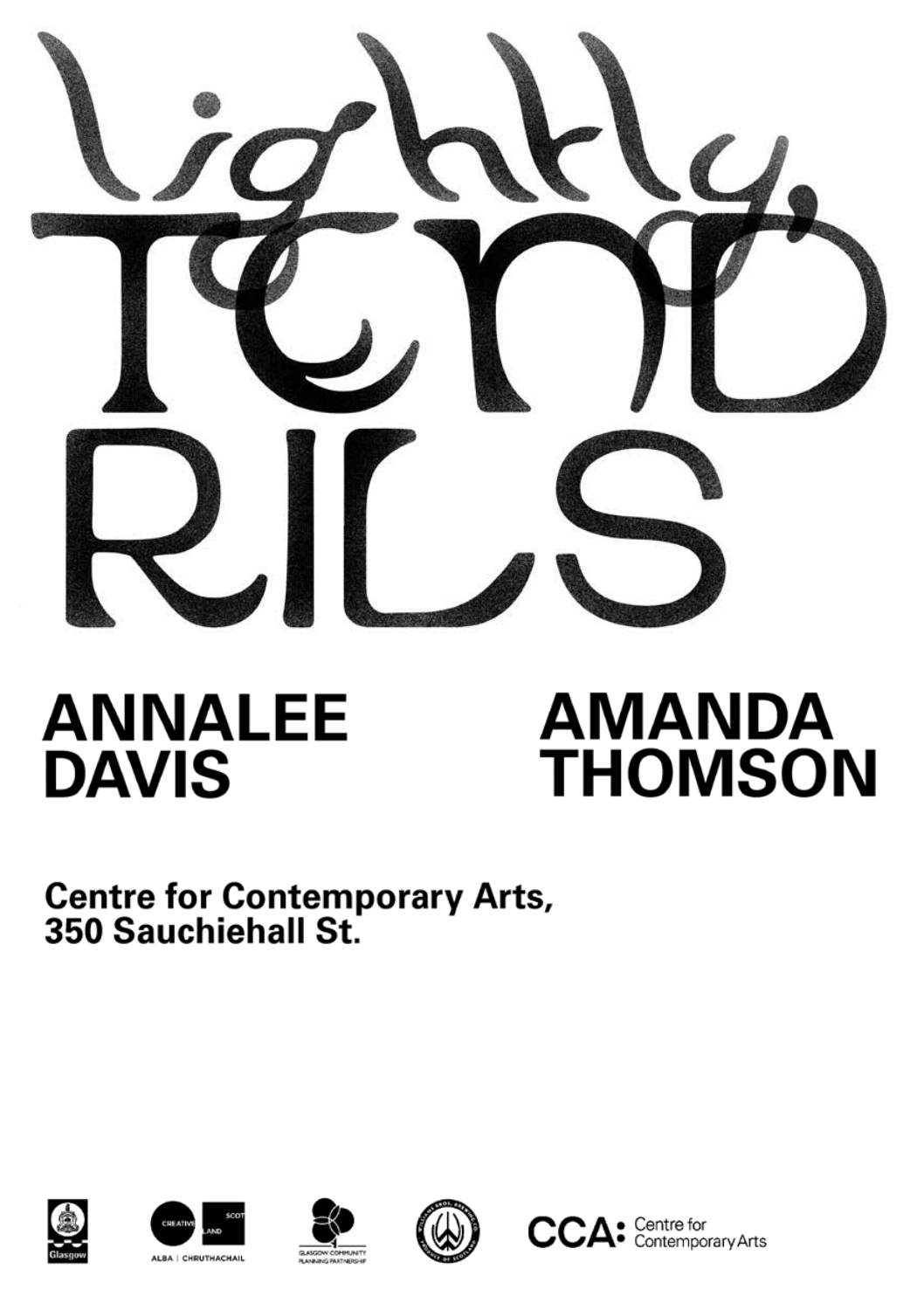Ė

 $\overline{\mathsf{x}}$ 

**Amanda Thomson** considers how we make connections with the natural world, enacting and encouraging attentive looking, listening, slowing down, taking time to become familiar with new things and revelling in the unfamiliar. Most of the work featured in this exhibition lies in and around the Scots pinewoods of Abernethy forest in the Scottish Highlands, where she lives. **Annalee Davis**' work sits at the intersection of biography and history, focusing on post-plantation economies by engaging with a particular landscape on Barbados. The work connects with the land and attends to what would appear, like the ceramic shards and wild botanicals, to make room for hidden and unacknowledged histories.

lightly, tendrils forms an expression of a sense of movement, an itinerant journeying toward and through different registers of thought, attention and practices. In offering a relationship to tendrils, thread-like, that twine around in multiple directions, the works hope to offer a wayfinding guide to think about our connections, (her)stories and perspectives.

"*I was eventually to become one person, gathered up maybe, during a pause, at a comma." —* **Lyn Hejinian, My Life**

## **Gallery 1:**

An imago is the name for an adult moth, and imagines is the plural/collective noun. Moths are nocturnal and frequently appear to circle artificial lights. The space recreates an environment of a forest moth trap, allowing us to pay close attention to the moths. Thomson has gathered an ongoing archive of footage between the time of 2011 - 2022, filmed in Cairngorms National Park. The new series of moth videos in the various compositions repeat and merge with one another, looking at the spaces of the unseen, and the invisible connections, interconnectedness and symbiosis between species, which is explored in the accompanying soundwork. The soundwork features moth names, their larval food sources and habits, and tells us how humans engage with these same plants in folklore, medicinal and the material.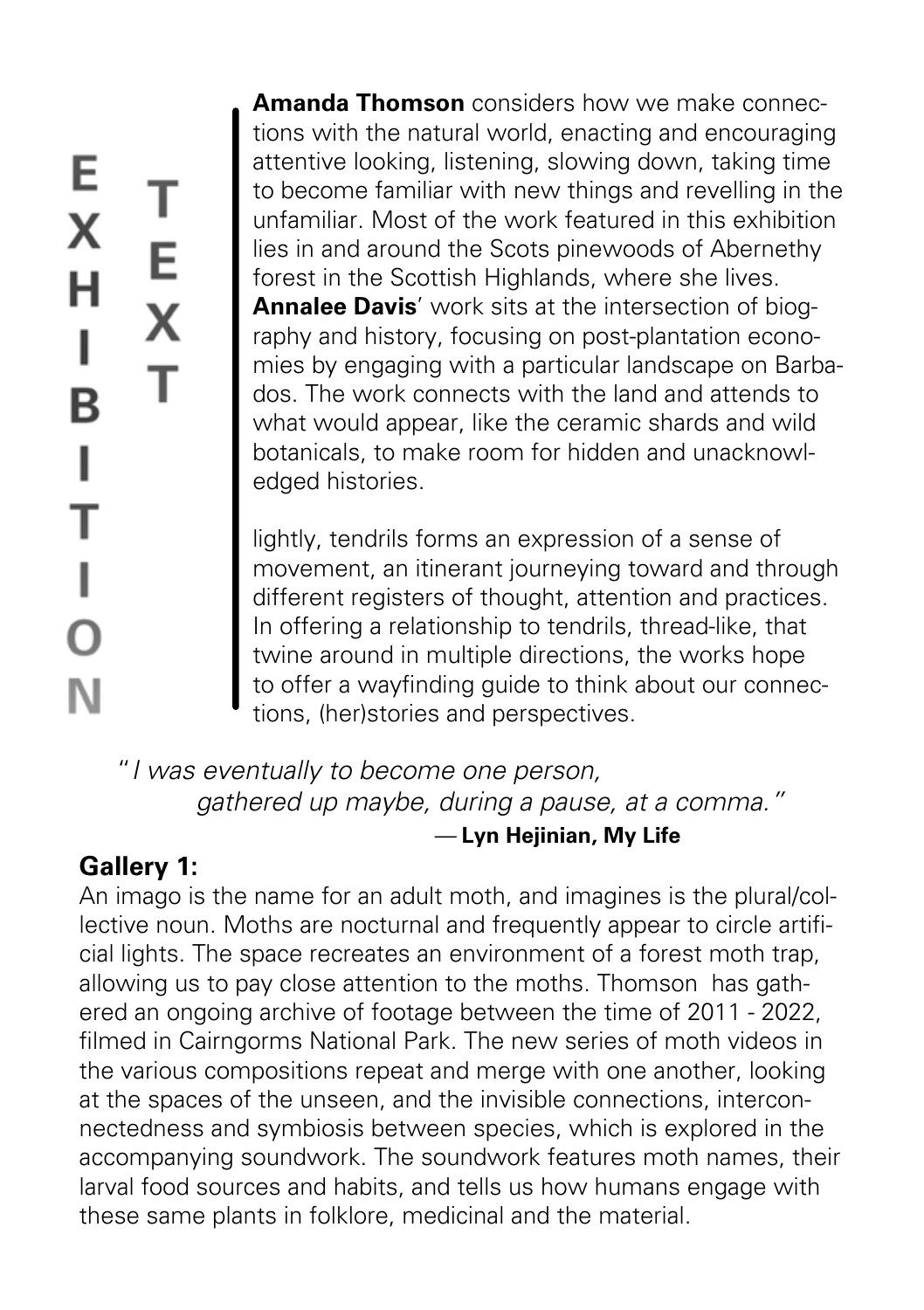The flower videos on 4 monitors broadly chart the seasons Spring to Autumn:

Spring (wood sorrel, lesser celandine, wood anemone, primrose, early dog violet, stitchwort, speedwell)

Early Summer (corn marigold, pignut, dandelions/ cats ears/ hawkbits, yarrow, coral root orchid, wintergreen, bitter vetchling, alpine bistort) Mid Summer (knapweed, birds foot trefoil, dandelions etc, bladder campion, thyme)

Late Summer/Autumn (Melancholy thistle, heathers and blaeberries, red clover, creeping ladies tresses, juniper, devils bit scabious, harebell)

An index of moth names spreads across the wall, the lists reflect the different species captured in the course of a season by Cairngorms Connect's moth monitoring research. Many of the moths were named during the Victorian era - the great era of collecting, which speaks to the poetry and sometimes romantic and somewhat florid nature of their names. The representation of the index questions the conceptualisation of insect and plant species and the jargon often linked to natural habitats, invasive and migrant species that reproduces language reminiscent of nations and controlled borders. **Gallery 2:**

epresentations. *representations.* The hand-drawn contour lines across the wall and onto the floor reveal the features of the Scotland District on the East Coast of Barbados. Some lines are repeated on a large drawing further overlaid with a fishnet, sargassum fluitans (brown seaweeds) and drift seeds. Multiple smaller works on paper, an interconnected web of sea fruits create  *Afterlives of diasporic drift. A scatter pattern.* a floating register of flotsam Afterlives of diasporic drift.<br>Afterlives of diasporic drift. and jetsam.

Playing with the notion of absence and presence, conceived through walking in a place, this series of prints were made using a handheld GPS to record movements through space, using the idea of taking a line for a walk into landscape. The photopolymer etchings remove any reference to time, place, effort and memory, though hint at what they

 *Cartographic* 

Cartographic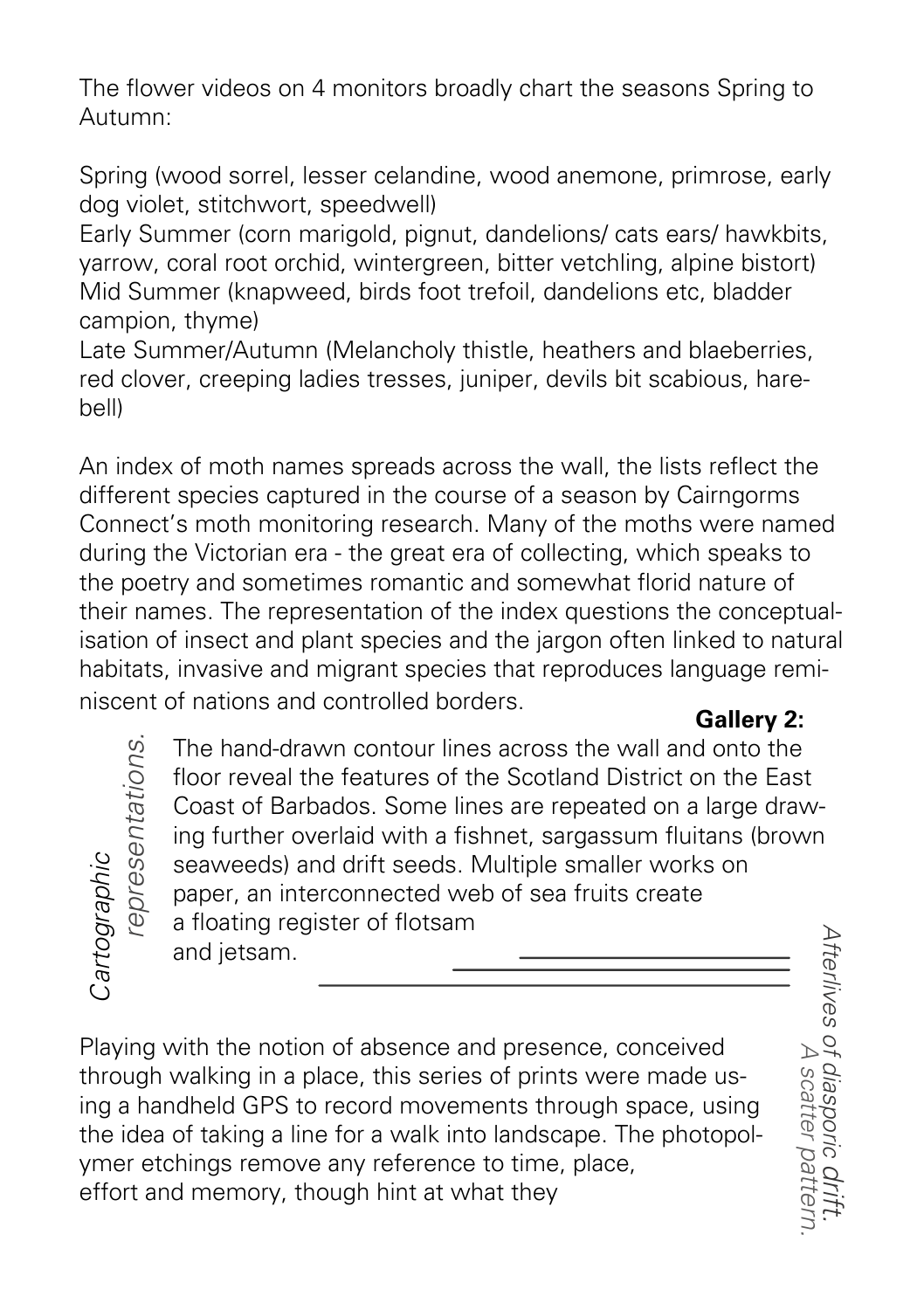**1.** *Amanda Thomson* **Imago/Imagines**  Video installation using 4 CRT monitors, two flat screen *televisions, vinyl wall prints, and projection* **2.** *Annalee Davis* **Drift**  *Ink, acrylic, and graphite on paper. Acrylic on gallery wall.* **3. Amanda Thomson walkDrawings 1-8**  *photopolymer etching on paper* 40x40cm **3.1 Amanda Thomson walkDrawing (walk circles)** *Digital print on paper* 192x112cm E **4. Annalee Davis F is for Frances**  *7 coloured pencil and acrylic drawings on plantation ledger pages.* 41x54cm **4.1** *Ceramic pottery fragments* Various sizes **5. Amanda Thomson Twinflower** *video work* 16:50:00 **7. Annalee Davis Charms**  *Lace, tablecloth, wool, drift seeds, and sea fruit* **7.1** 54x30cm **7.2** 51x35cm **7.3** 115x110cm **7.4** All approximately 20cm in diameter

R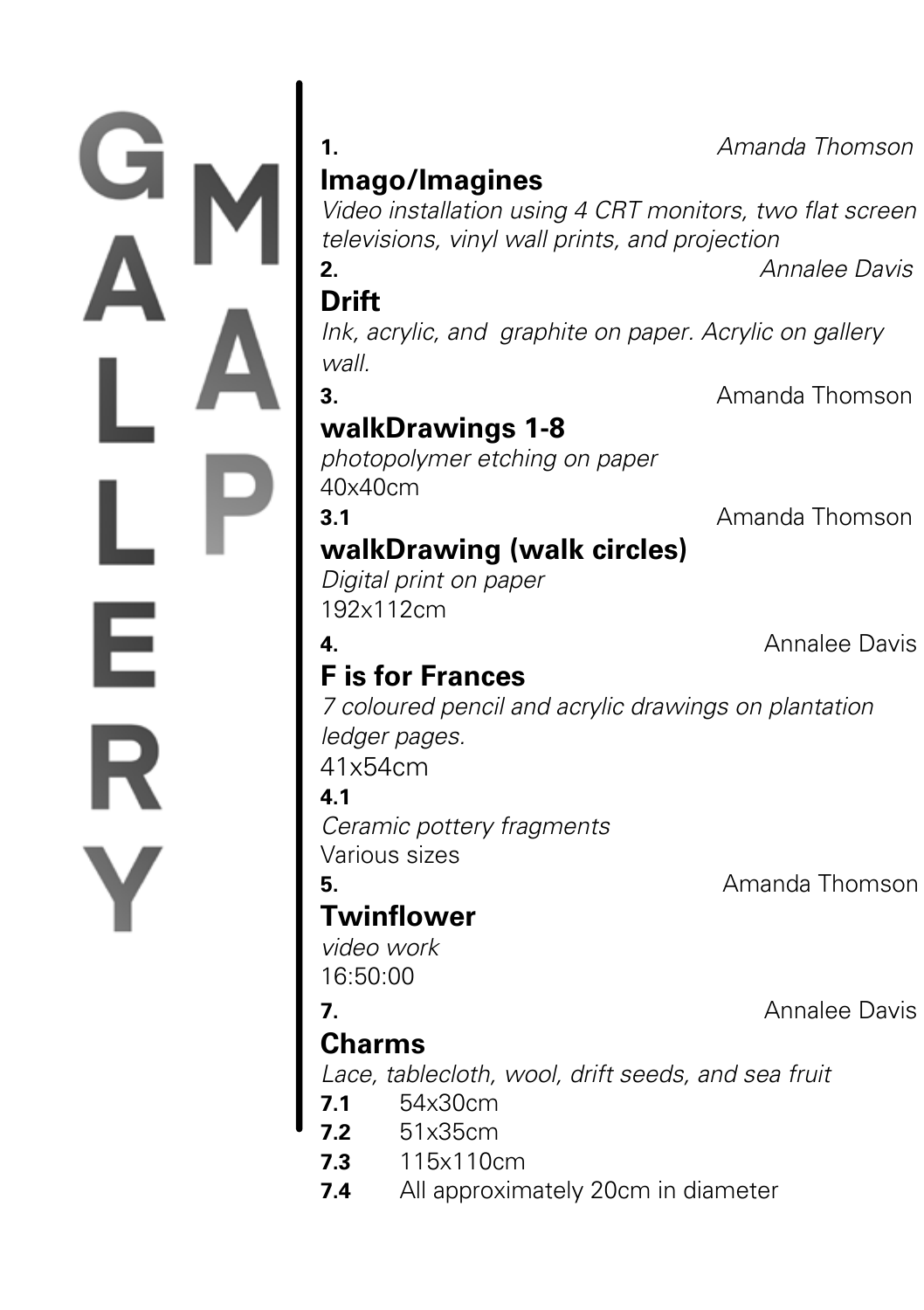

#### **8. 8. Annalee Davis**

## **What's the Opposite of Erasure?**

A copy of *The Atlas of British Flora* (1962 Edition), intervened upon by the artist.

**9. 9. 19. 19. 19. 19. 19. 19. 19. 19. 19. 19. 19. 19. 19. 19. 19. 19. 19. 19. 19. 19. 19. 19. 19. 19. 19. 19. 19. 19. 19. 19. 19. 19. 19. 19. 19. 1** 

#### **(bush) Tea Services**

*Glazed Barbadian clay, 18th & 19th-century clay, porcelain shards,*  bush tea (collected from the fields of the former sugarcane plantation *and adjoining rab lands)*

*The Tea service was made in collaboration with master potter Hamilton Wiltshire, using local red clay from the Scotland District on the East Coast of Barbados.*

**10. 10. Amanda Thomson** 

#### **caught/unseen** *durational video work*

A CCTV recording, this piece is on display in the CCA Foyer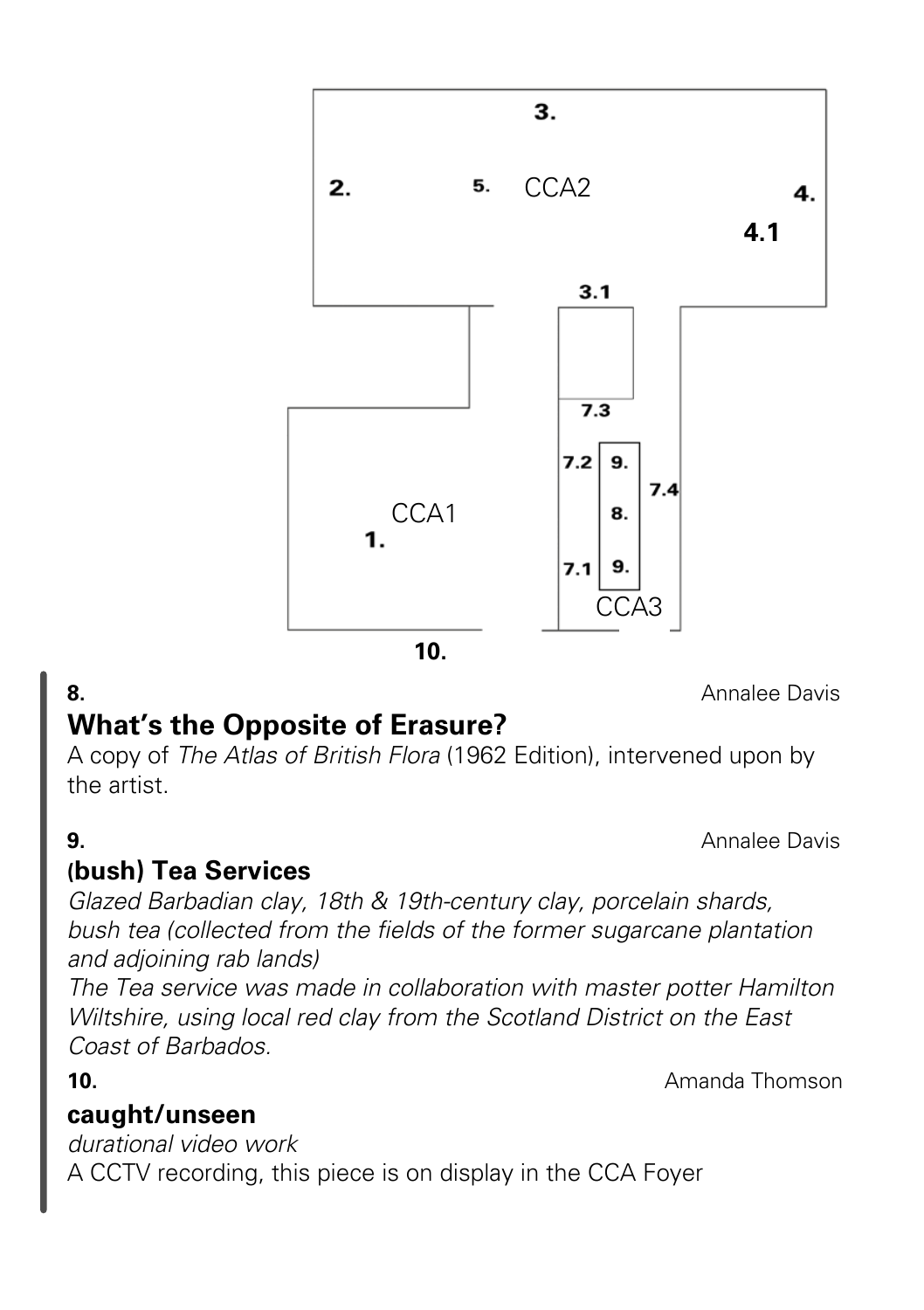are with the compass marking and scale. Investigations of mark and line, as well as movement, are reflected across the space in the large digitally-printed drawing. The geographer Tim Edensor's observation that 'in medieval times, walking was usually bounded by an individual's day's walk circle - an area within which most every day activities and adventures were confined'.

Emerging like branchwork, mapping the drawings taken from Amanda Thomson's house – the thicker lines reveal repeated routes while the thin threads represent where she has walked a route only once or twice. The thicker repeated lines tend to be on tracks, paths and desire-lines, the single lines 'unpaths' across fields and through forests.

*A name re-imagined.*

re-imagined.

A name

Across the room, a series of seven drawings on ledger spell out the letters forming the name Frances. Frances was referred to in the last will and testament of Thomas Applewhaite, which was written in August 1816 and directed that six years after his death his "little favourite Girl Slave named Frances shall be manumitted and set free from all and all manner of Servitude and slavery whatsoever." The farm where Annalee's home and studio is located, Walkers Dairy at St. George, Barbados, was once owned by

Thomas Applewhaite. The letters forming her name comprise 18th and 19th century shards found in the soil of former sugarcane fields, suggesting fragments of history understood only in part - usually through the words of the white colonial settler and most often a male voice.

Installed in the centre of the space twinflower takes the form of a videowork and long-form audio essay that explores the connections between the twinflowers, a rare flower found in Scots pinewoods, and environmental change, history, migrations and time. Thomson considers the act of seeking the flower, and moves on to the nature of what it is to categorise, using its Latin name, Linnaea borealis (named after Carl Linnaeus) to consider this tiny plant's connection to histories of botany, economic botany and botanical collections, migration, colonialism and ecological histories of place.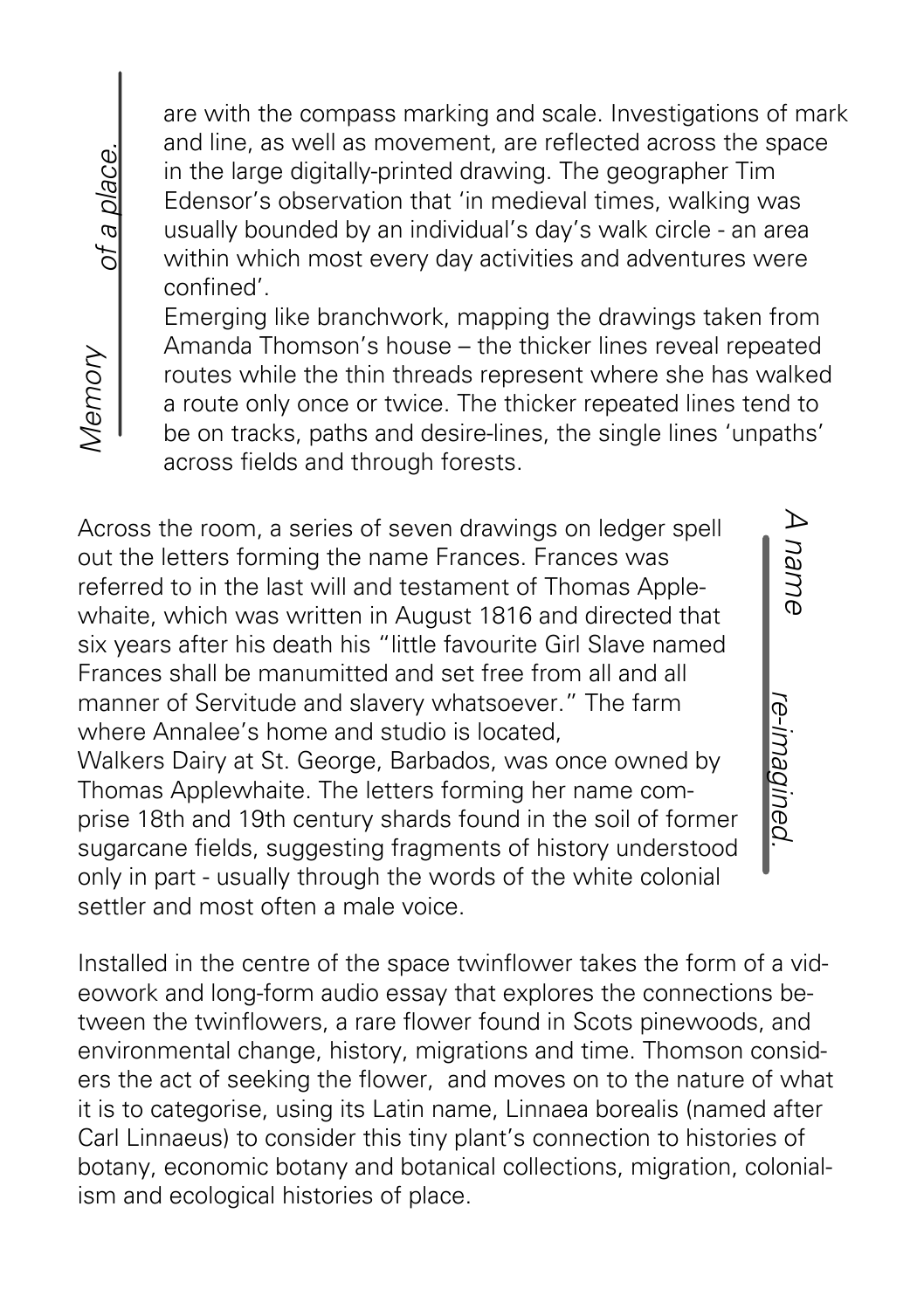### **Gallery 3:**

Conceived as a tearoom, the table in the space displays the Atlas of British Flora, the work What's the Opposite of Erasure?, recalls the 152 Scottish women who went to Barbados. They were listed as wives, daughters, secretaries, a rioter from Glasgow and fifteen prisoners from the Edinburgh Correction House (1653 & 1665) from David Dobson's Barbados And Scotland Links 1627–1877. One of them, Janet Hill, was a rioter from Glasgow transported to Barbados in January 1726, and the final name transcribed is that of Elspeth Yuill, one of the prisoners released from the Edinburgh Correction House and transported from Leith to Barbados.

Through inscribing their names into The Atlas of British Flora, Davis recalls the lives of these women as she wonders if they were imprisoned for their work as healers or witches, and if they shared their healing work with those with whom they interfaced within African enslaved society. Acknowledging the incompleteness of any archive, these hand-drawn names painted in a Victorian rose colour migrate across neatly delineated national grids to interfere with the mapping scheme, rendering these women visible.

Charms, a series of seven embroidered works using pieces of lace, crochet, and old tea tablecloths onto which drift seeds and sea fruit found on the east coast of Barbados frame the tearoom. Inspired by the use of charms in respective spiritual and medicinal rituals practiced by Scottish indentured and African enslaved labour in Barbados, these works include materials commonly found on the island but often overlooked, such as 'sea beans'. These beans, found on beaches have been highly prized for their reputed magical powers. Crossing the Atlantic on ocean currents and washed up in Scandinavia or Scotland they are known as 'fairy beans', 'elf kidneys', 'Mary's Beans' and 'entrada', Spanish for entrances, also suggests portals to other worlds.. They are often used as amulets to aid in childbirth or to protect against drowning. Davis' embroidered works are transformed into present-day charms - quiet meditations on degrowth, balance, and an effort at disalienation from the grounds beneath our feet becoming fervent prayers to halt the ongoing demise of post-plantation environments.

Incorporating 18th & 19th-century clay and porcelain shards found on Davis' family property in Barbados, she also presents a set of tea cups,